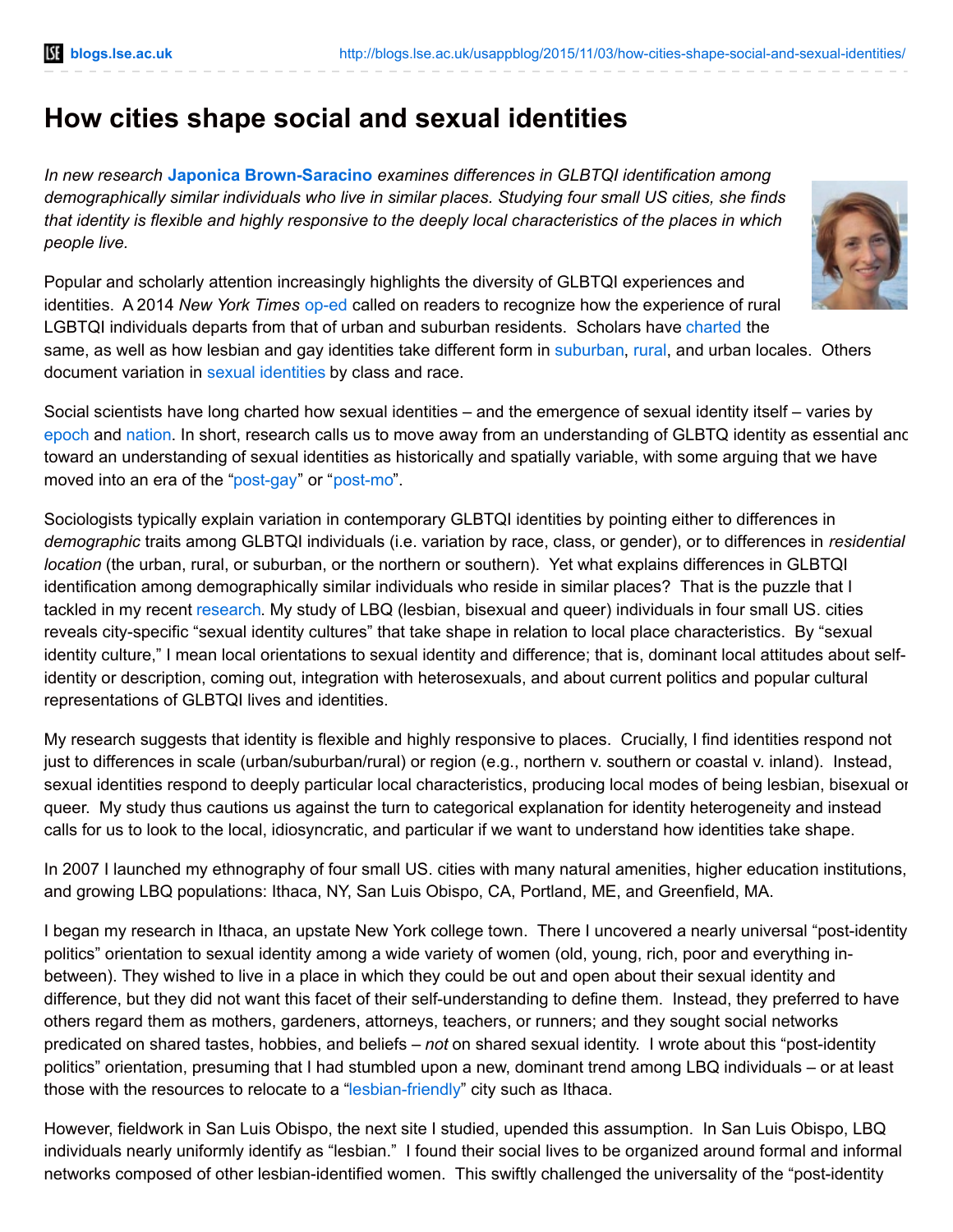politics" I had identified in Ithaca. The relatively similar demographic profiles of LBQ individuals in San Luis Obispo and Ithaca presented a puzzle. Across all four sites, most informants are white, possess a BA or higher, and have the resources and will to relocate to a small city with somewhat limited employment opportunities (vis-à-vis a major city). Moreover, on paper the cities themselves appear quite similar. For instance, they are all cities with populations of under 70,000, serve as county seats, have lefty reputations, possess many natural amenities, and are located in "blue" states. How to explain the embrace of "lesbianism" in San Luis Obispo and the turn away from it in Ithaca?

This puzzle only deepened in Portland, Maine, where most LBQ individuals articulated hyphenated identities and celebrated the notion of identity as amalgamation. At concerts, drag revues and coffee shops I met "polyamorousfemmes," "queer-punks" and "bisexual-feminists". Here, as in San Luis Obispo, LBQ residents readily embraced identity-politics, but it was a diffuse *micro*-identity politics that was very different from the all-encompassing identification with "lesbianism" in San Luis Obispo.



## *Credit: [Sam](https://www.flickr.com/photos/samm4mrox/) T (Flickr, [CC-BY-2.0](https://creativecommons.org/licenses/by/2.0/))*

Finally, in Greenfield, MA I encountered a cohort of LBQ migrants who sound much like post-identity politics individuals in Ithaca, and a smaller cohort of longtime LBQ residents who identify as "lesbian-feminists" and maintain social lives primarily organized around Northampton, MA – ["Lesbianville,](http://onlinelibrary.wiley.com/doi/10.1111/1468-2427.00052/abstract) USA" – thirty minutes to the south.

With the exception of Greenfield's bifurcated identity culture – explained by the city's position relative to Northampton – the homogeneity of identity orientations within the cities was [unmistakable,](http://www.jstor.org/stable/10.1086/682066?seq=1#page_scan_tab_contents) as was variation across the four study cities.

The diversity of place-distinctive "sexual identity cultures" across four cities that share many attributes and among women who share many demographic traits troubles the dominant view that we have moved neatly and simultaneously from gay pride to a ["post-gay](http://socpro.oxfordjournals.org/content/58/1/99)" orientation. It also challenges the notion that variation among GLBTQI individuals emerges from demographic differences (e.g., race, generation, or class) or categorical geographic differences (e.g., nation, state, region, or place scale).

But if extant explanations stop short of explaining my findings, what produces the differences that I uncovered? I argue that my informants' LBQ sexual identities take shape in relation to the cities in which they live. That is, sexual identity cultures are place-responsive. They especially respond to numbers and sense of safety and acceptance,